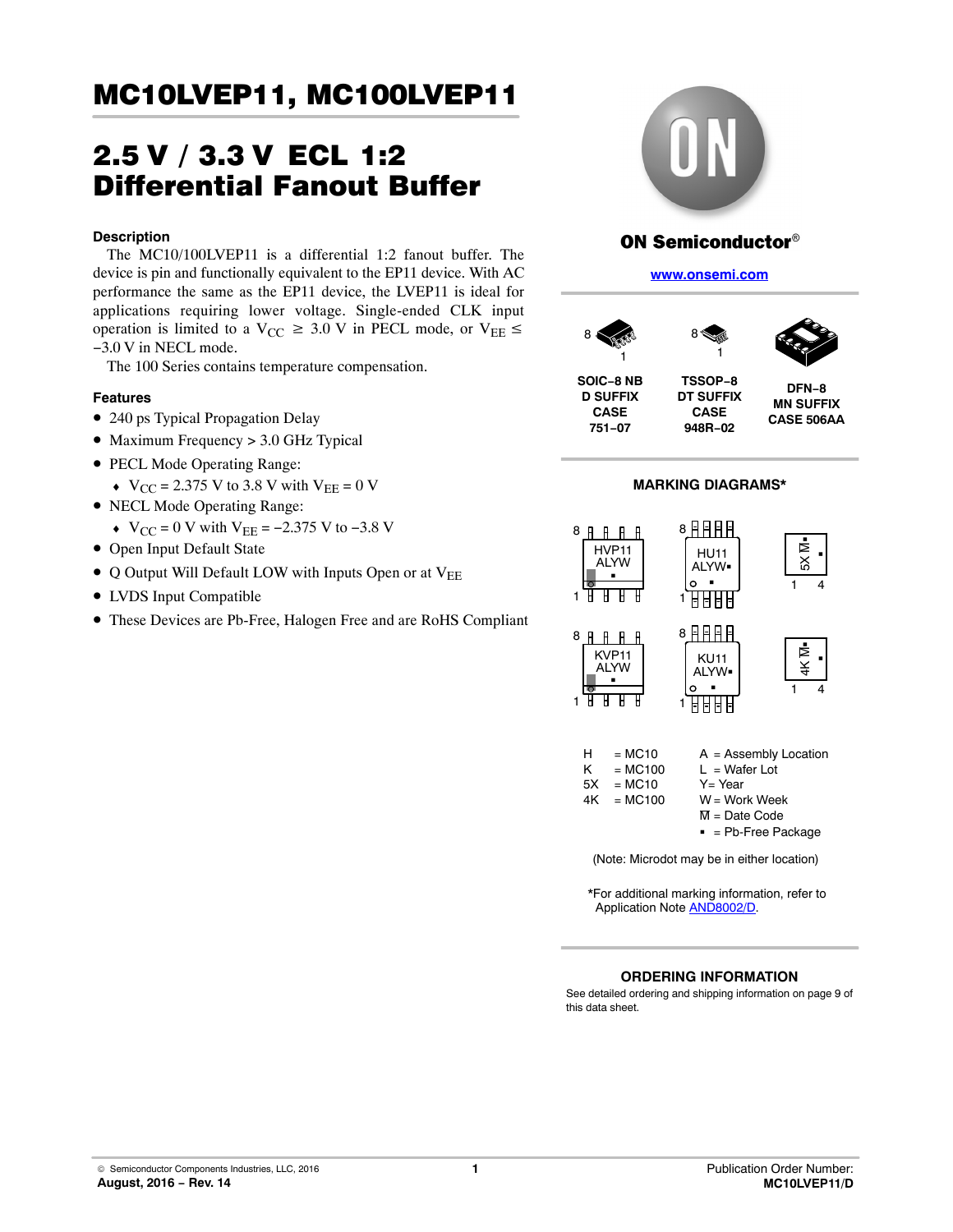

**Figure 1. 8-Lead Pinout** (Top View) **and Logic Diagram**

### **Table 1. PIN DESCRIPTION**

| <b>PIN</b>                  | <b>FUNCTION</b>                                                                                                                                                                               |
|-----------------------------|-----------------------------------------------------------------------------------------------------------------------------------------------------------------------------------------------|
| $D^*$ . $\overline{D}^{**}$ | <b>ECL Data Inputs</b>                                                                                                                                                                        |
| $Q0, Q0, Q1, Q1$            | <b>ECL Data Outputs</b>                                                                                                                                                                       |
| $\rm V_{CC}$                | Positive Supply                                                                                                                                                                               |
| $V_{EE}$                    | <b>Negative Supply</b>                                                                                                                                                                        |
| <b>FP</b>                   | (DFN-8 only) Thermal exposed pad<br>must be connected to a sufficient ther-<br>mal conduit. Electrically connect to the<br>most negative supply (GND) or leave<br>unconnected, floating open. |

\*Pins will default to 2/3 V<sub>CC</sub> when left open.<br>\*\*Pins will default LOW when left open.

| <b>Table 2. ATTRIBUTES</b> |  |  |  |
|----------------------------|--|--|--|
|                            |  |  |  |

| <b>Characteristics</b>                                                                    | Value                           |
|-------------------------------------------------------------------------------------------|---------------------------------|
| Internal Input Pulldown Resistor                                                          | 75 kΩ                           |
| Internal Input Pullup Resistor                                                            | 37.5 k $\Omega$                 |
| <b>ESD Protection</b><br>Human Body Model<br>Machine Model<br><b>Charged Device Model</b> | $> 4$ kV<br>> 200 V<br>$> 2$ kV |
| Moisture Sensitivity, Indefinite Time Out of Drypack (Note 1)                             | Pb-Free Pkg                     |
| SOIC-8 NB<br>TSSOP-8<br>DFN-8                                                             | Level 1<br>I evel 3<br>Level 1  |
| <b>Flammability Rating</b><br>Oxygen Index: 28 to 34                                      | UL 94 V-0 @ 0.125 in            |
| <b>Transistor Count</b>                                                                   | 110 Devices                     |
| Meets or exceeds JEDEC Spec EIA/JESD78 IC Latchup Test                                    |                                 |

1. For additional information, see Application Note **[AND8003/D](http://www.onsemi.com/pub_link/Collateral/AND8003-D.PDF)**.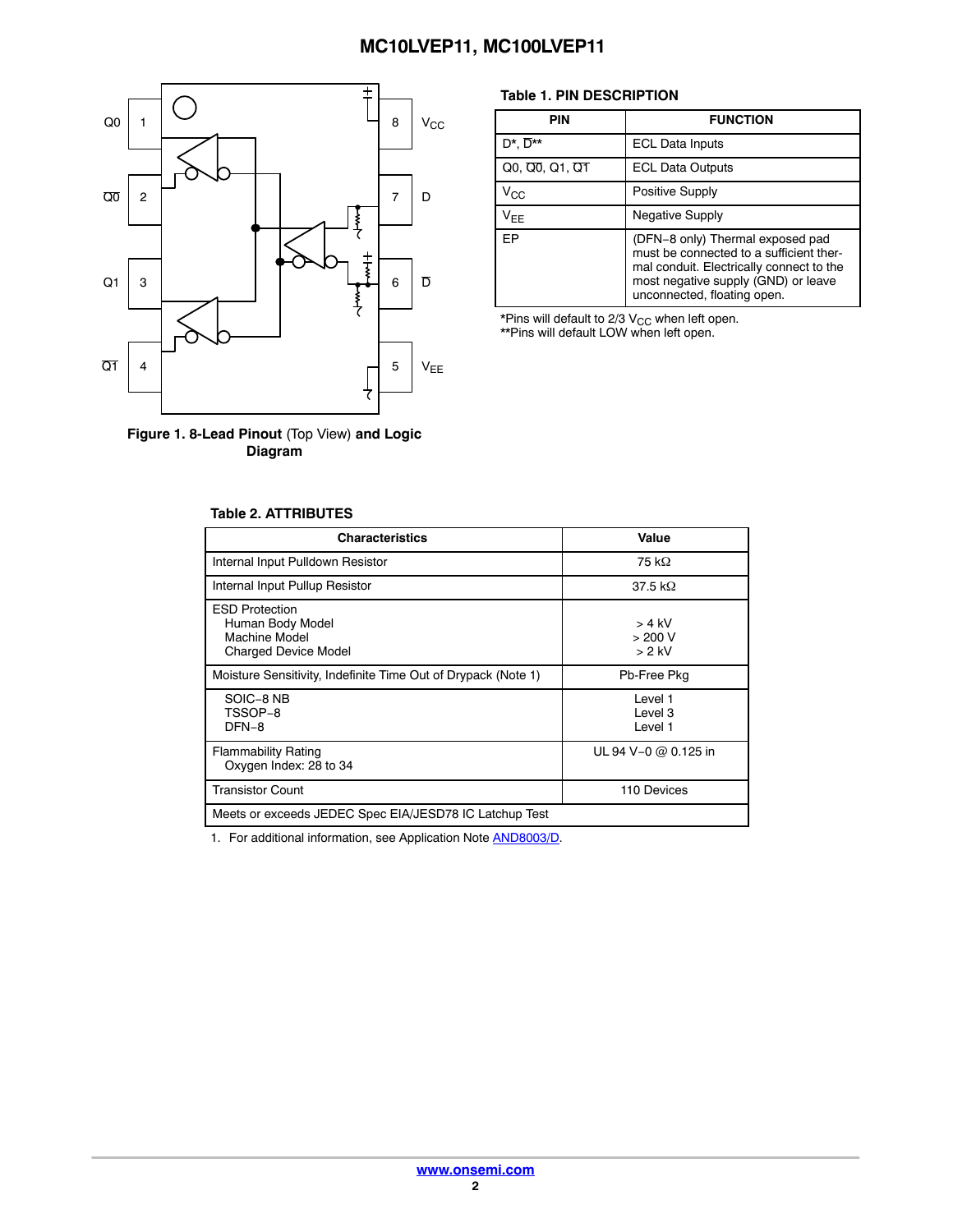### **Table 3. MAXIMUM RATINGS**

| Symbol                      | <b>Parameter</b>                                   | <b>Condition 1</b>                   | <b>Condition 2</b>                   | Rating          | Unit          |
|-----------------------------|----------------------------------------------------|--------------------------------------|--------------------------------------|-----------------|---------------|
| $V_{\rm CC}$                | PECL Mode Power Supply                             | $V_{FF} = 0 V$                       |                                      | 6               | $\vee$        |
| $V_{EE}$                    | <b>NECL Mode Power Supply</b>                      | $V_{CC} = 0 V$                       |                                      | $-6$            | $\vee$        |
| V <sub>1</sub>              | PECL Mode Input Voltage<br>NECL Mode Input Voltage | $V_{EE} = 0 V$<br>$V_{\rm CC} = 0$ V | $V_1 \le V_{CC}$<br>$V_1 \ge V_{EE}$ | 6<br>$-6$       | $\vee$        |
| $I_{\text{out}}$            | <b>Output Current</b>                              | Continuous<br>Surge                  |                                      | 50<br>100       | mA            |
| $T_A$                       | <b>Operating Temperature Range</b>                 |                                      |                                      | $-40$ to $+85$  | $^{\circ}C$   |
| $T_{\text{stg}}$            | Storage Temperature Range                          |                                      |                                      | $-65$ to $+150$ | $^{\circ}C$   |
| $\theta$ JA                 | Thermal Resistance (Junction-to-Ambient)           | 0 Ifpm<br>500 lfpm                   | SOIC-8 NB                            | 190<br>130      | $\degree$ C/W |
| $\theta_{\text{JC}}$        | Thermal Resistance (Junction-to-Case)              | <b>Standard Board</b>                | SOIC-8 NB                            | 41 to 44        | $\degree$ C/W |
| $\theta$ JA                 | Thermal Resistance (Junction-to-Ambient)           | 0 Ifpm<br>500 Ifpm                   | TSSOP-8                              | 185<br>140      | $\degree$ C/W |
| $\theta_{\text{JC}}$        | Thermal Resistance (Junction-to-Case)              | <b>Standard Board</b>                | TSSOP-8                              | 41 to 44        | $\degree$ C/W |
| $\theta$ JA                 | Thermal Resistance (Junction-to-Ambient)           | 0 Ifpm<br>500 Ifpm                   | DFN-8                                | 129<br>84       | $\degree$ C/W |
| $\mathsf{T}_{\mathsf{sol}}$ | Wave Solder (Pb-Free)                              | <2 to 3 sec $@$ 260 $°C$             |                                      | 265             | $^{\circ}C$   |
| $\theta$ JC                 | Thermal Resistance (Junction-to-Case)              | (Note 1)                             | DFN-8                                | 35 to 40        | $\degree$ C/W |

Stresses exceeding those listed in the Maximum Ratings table may damage the device. If any of these limits are exceeded, device functionality should not be assumed, damage may occur and reliability may be affected.

1. JEDEC standard multilayer board − 2S2P (2 signal, 2 power)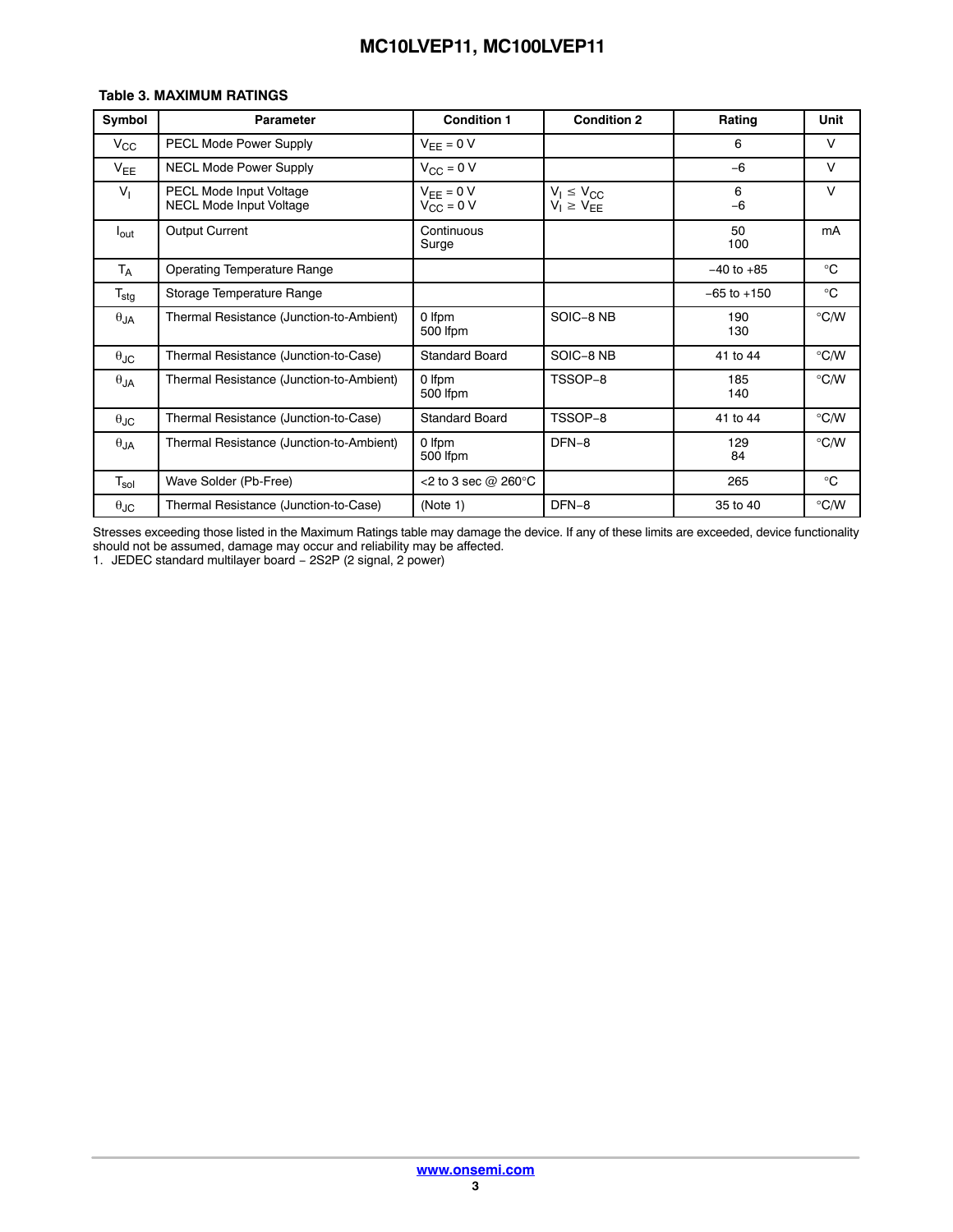|                   |                                                                                  |               | $-40^\circ C$ |      |               | $25^{\circ}$ C |            |               | 85°C |            |        |
|-------------------|----------------------------------------------------------------------------------|---------------|---------------|------|---------------|----------------|------------|---------------|------|------------|--------|
| Symbol            | <b>Characteristic</b>                                                            | Min           | <b>Typ</b>    | Max  | Min           | Typ            | <b>Max</b> | Min           | Typ  | <b>Max</b> | Unit   |
| <b>LEE</b>        | Power Supply Current                                                             | 25            | 33            | 40   | 29            | 33             | 40         | 32            | 34   | 42         | mA     |
| $V_{OH}$          | Output HIGH Voltage (Note 2)                                                     | 1365          | 1490          | 1615 | 1430          | 1555           | 1680       | 1490          | 1615 | 1740       | mV     |
| $V_{OL}$          | Output LOW Voltage (Note 2)                                                      | 565           | 740           | 865  | 630           | 805            | 930        | 690           | 865  | 990        | mV     |
| V <sub>HCMR</sub> | Input HIGH Voltage Common Mode<br>Range (Differential Configuration)<br>(Note 3) | 1.2           |               | 2.5  | 1.2           |                | 2.5        | 1.2           |      | 2.5        | $\vee$ |
| Iін               | Input HIGH Current                                                               |               |               | 150  |               |                | 150        |               |      | 150        | μA     |
| կե                | Input LOW Current<br>D<br>$\overline{D}$                                         | 0.5<br>$-150$ |               |      | 0.5<br>$-150$ |                |            | 0.5<br>$-150$ |      |            | μA     |

# **Table 4. 10LVEP DC CHARACTERISTICS, PECL (V<sub>CC</sub> = 2.5 V, V<sub>EE</sub> = 0 V (Note 1))**

NOTE: Device will meet the specifications after thermal equilibrium has been established when mounted in a test socket or printed circuit board with maintained transverse airflow greater than 500 lfpm. Electrical parameters are guaranteed only over the declared operating temperature range. Functional operation of the device exceeding these conditions is not implied. Device specification limit values are applied individually under normal operating conditions and not valid simultaneously.

1. Input and output parameters vary 1:1 with V<sub>CC</sub>. V<sub>EE</sub> can vary +0.125 V to −1.3 V.

2. All loading with 50  $\Omega$  to V<sub>CC</sub> – 2.0 V.

3.  $\rm V_{HCMR}$  min varies 1:1 with V<sub>EE</sub>, V<sub>IHCMR</sub> max varies 1:1 with V<sub>CC</sub>. The V<sub>IHCMR</sub> range is referenced to the most positive side of the differential input signal. Single-Ended input CLK pin operation is limited to  $\rm V_{CC}\geq\rm 3.0$  V in PECL mode.

|                 |                                                                               |               | –40°C |      |               | $25^{\circ}$ C |            |               | 85°C |            |      |
|-----------------|-------------------------------------------------------------------------------|---------------|-------|------|---------------|----------------|------------|---------------|------|------------|------|
| Symbol          | <b>Characteristic</b>                                                         | Min           | Typ   | Max  | <b>Min</b>    | Typ            | <b>Max</b> | Min           | Typ  | <b>Max</b> | Unit |
| <b>IEE</b>      | Power Supply Current                                                          | 25            | 33    | 40   | 29            | 33             | 40         | 32            | 34   | 42         | mA   |
| $V_{OH}$        | Output HIGH Voltage (Note 2)                                                  | 2165          | 2290  | 2415 | 2230          | 2355           | 2480       | 2290          | 2415 | 2540       | mV   |
| $V_{OL}$        | Output LOW Voltage (Note 2)                                                   | 1365          | 1540  | 1665 | 1430          | 1605           | 1730       | 1490          | 1665 | 1790       | mV   |
| $V_{\text{IH}}$ | Input HIGH Voltage (Single-Ended) (Note 3)                                    | 2090          |       | 2415 | 2155          |                | 2480       | 2215          |      | 2540       | mV   |
| $V_{IL}$        | Input LOW Voltage (Single-Ended) (Note 3)                                     | 1365          |       | 1690 | 1430          |                | 1755       | 1490          |      | 1815       | mV   |
| $V_{\sf IHCMR}$ | Input HIGH Voltage Common Mode Range<br>(Differential Configuration) (Note 4) | 1.2           |       | 3.3  | 1.2           |                | 3.3        | 1.2           |      | 3.3        | V    |
| Iін             | Input HIGH Current                                                            |               |       | 150  |               |                | 150        |               |      | 150        | μA   |
| կե              | Input LOW Current<br>D<br>D                                                   | 0.5<br>$-150$ |       |      | 0.5<br>$-150$ |                |            | 0.5<br>$-150$ |      |            | μA   |

NOTE: Device will meet the specifications after thermal equilibrium has been established when mounted in a test socket or printed circuit board with maintained transverse airflow greater than 500 lfpm. Electrical parameters are guaranteed only over the declared operating temperature range. Functional operation of the device exceeding these conditions is not implied. Device specification limit values are applied individually under normal operating conditions and not valid simultaneously.

1. Input and output parameters vary 1:1 with V<sub>CC</sub>. V<sub>EE</sub> can vary +0.925 V to -0.5 V.

2. All loading with 50  $\Omega$  to V<sub>CC</sub> – 2.0 V.

3. Single-Ended input CLK pin operation is limited to  $\rm V_{CC}\geq 3.0$  V in PECL mode.

4. V<sub>IHCMR</sub> min varies 1:1 with V<sub>EE</sub>, V<sub>IHCMR</sub> max varies 1:1 with V<sub>CC</sub>. The V<sub>IHCMR</sub> range is referenced to the most positive side of the differential input signal.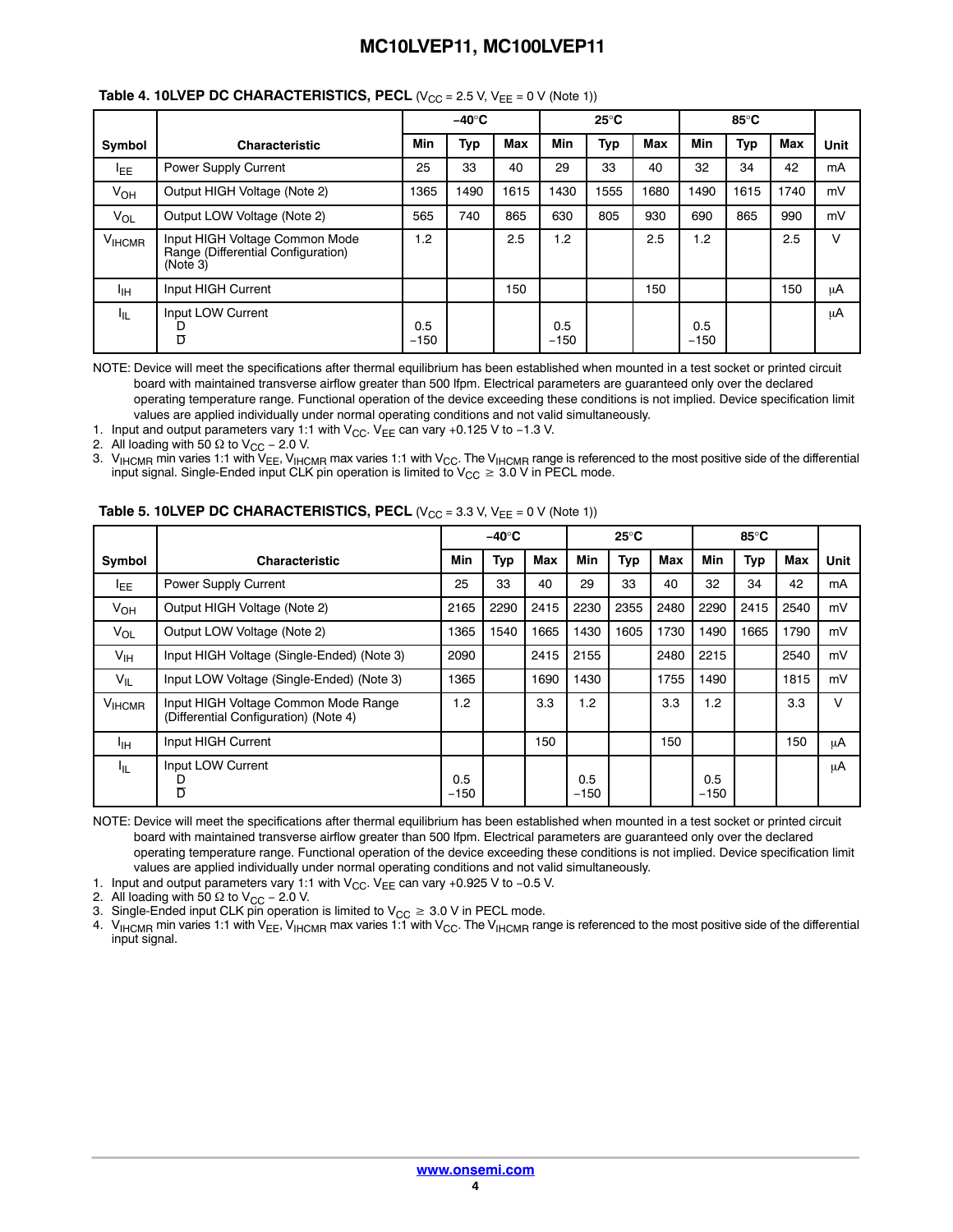|                 |                                                                                  |               | $-40^\circ C$ |         |               | $25^{\circ}$ C |         |               | 85°C         |         |        |
|-----------------|----------------------------------------------------------------------------------|---------------|---------------|---------|---------------|----------------|---------|---------------|--------------|---------|--------|
| Symbol          | <b>Characteristic</b>                                                            | Min           | Typ           | Max     | <b>Min</b>    | <b>Typ</b>     | Max     | Min           | <b>Typ</b>   | Max     | Unit   |
| <b>LEE</b>      | Power Supply Current                                                             | 25            | 33            | 40      | 29            | 33             | 40      | 32            | 34           | 42      | mA     |
| $V_{OH}$        | Output HIGH Voltage (Note 2)                                                     | $-1135$       | $-1010$       | $-885$  | $-1070$       | $-945$         | $-820$  | $-1010$       | $-885$       | $-760$  | mV     |
| $V_{OL}$        | Output LOW Voltage (Note 2)                                                      | $-1935$       | $-1760$       | $-1635$ | $-1870$       | $-1695$        | $-1570$ | $-1810$       | $-1635$      | $-1510$ | mV     |
| $V_{\text{IH}}$ | Input HIGH Voltage (Single-Ended)<br>(Note 3)                                    | $-1210$       |               | $-885$  | $-1145$       |                | $-820$  | $-1085$       |              | $-760$  | mV     |
| $V_{IL}$        | Input LOW Voltage (Single-Ended)<br>(Note 3)                                     | $-1935$       |               | $-1610$ | $-1870$       |                | $-1545$ | $-1810$       |              | $-1485$ | mV     |
| <b>VIHCMR</b>   | Input HIGH Voltage Common Mode<br>Range (Differential Configuration)<br>(Note 4) | $V_{FF}$ +1.2 |               | 0.0     |               | $V_{FF}+1.2$   | 0.0     |               | $V_{FF}+1.2$ | 0.0     | $\vee$ |
| Iін             | Input HIGH Current                                                               |               |               | 150     |               |                | 150     |               |              | 150     | μA     |
| կլ              | Input LOW Current<br>D<br>$\overline{D}$                                         | 0.5<br>$-150$ |               |         | 0.5<br>$-150$ |                |         | 0.5<br>$-150$ |              |         | μA     |

## **Table 6. 10LVEP DC CHARACTERISTICS, NECL (V<sub>CC</sub> = 0 V, V<sub>EE</sub> = -3.8 V to -2.375 V (Note 1))**

NOTE: Device will meet the specifications after thermal equilibrium has been established when mounted in a test socket or printed circuit board with maintained transverse airflow greater than 500 lfpm. Electrical parameters are guaranteed only over the declared operating temperature range. Functional operation of the device exceeding these conditions is not implied. Device specification limit values are applied individually under normal operating conditions and not valid simultaneously.

1. Input and output parameters vary 1:1 with  $V_{CC}$ .

2.  $\,$  All loading with 50  $\Omega$  to V $_{\rm CC}$  – 2.0 V.

3. Single-Ended input CLK pin operation is limited to V<sub>EE</sub> ≤ -3.0 V in NECL mode.

4.  $\rm V_{HCMR}$  min varies 1:1 with V<sub>EE</sub>, V<sub>IHCMR</sub> max varies 1:1 with V<sub>CC</sub>. The V<sub>IHCMR</sub> range is referenced to the most positive side of the differential input signal.

|                       |                                                                                  |               | $-40^\circ C$ |      |               | $25^{\circ}$ C |            |               | 85°C |            |        |
|-----------------------|----------------------------------------------------------------------------------|---------------|---------------|------|---------------|----------------|------------|---------------|------|------------|--------|
| Symbol                | <b>Characteristic</b>                                                            | Min           | Typ           | Max  | <b>Min</b>    | Typ            | <b>Max</b> | Min           | Тур  | <b>Max</b> | Unit   |
| <sup>I</sup> EE       | <b>Power Supply Current</b>                                                      | 25            | 35            | 42   | 29            | 38             | 46         | 32            | 41   | 50         | mA     |
| <b>V<sub>OH</sub></b> | Output HIGH Voltage (Note 2)                                                     | 1355          | 1480          | 1605 | 1355          | 1480           | 1605       | 1355          | 1480 | 1605       | mV     |
| $V_{OL}$              | Output LOW Voltage (Note 2)                                                      | 555           | 730           | 900  | 555           | 730            | 900        | 555           | 730  | 900        | mV     |
| $V_{\text{IH}}$       | Input HIGH Voltage (Single-Ended)                                                | 1335          |               | 1620 | 1335          |                | 1620       | 1335          |      | 1620       | mV     |
| $V_{IL}$              | Input LOW Voltage (Single-Ended)                                                 | 555           |               | 900  | 555           |                | 900        | 555           |      | 900        | mV     |
| V <sub>HCMR</sub>     | Input HIGH Voltage Common Mode<br>Range (Differential Configuration)<br>(Note 3) | 1.2           |               | 2.5  | 1.2           |                | 2.5        | 1.2           |      | 2.5        | $\vee$ |
| Īн                    | Input HIGH Current                                                               |               |               | 150  |               |                | 150        |               |      | 150        | μA     |
| ЧL.                   | Input LOW Current<br>D<br>$\overline{\mathsf{D}}$                                | 0.5<br>$-150$ |               |      | 0.5<br>$-150$ |                |            | 0.5<br>$-150$ |      |            | μA     |

#### **Table 7. 100LVEP DC CHARACTERISTICS, PECL**  $(V_{CC} = 2.5 V, V_{EE} = 0 V (Note 1))$

NOTE: Device will meet the specifications after thermal equilibrium has been established when mounted in a test socket or printed circuit board with maintained transverse airflow greater than 500 lfpm. Electrical parameters are guaranteed only over the declared operating temperature range. Functional operation of the device exceeding these conditions is not implied. Device specification limit values are applied individually under normal operating conditions and not valid simultaneously.

1. Input and output parameters vary 1:1 with V<sub>CC</sub>. V<sub>EE</sub> can vary +0.125 V to −1.3 V.

2.  $\,$  All loading with 50  $\Omega$  to V $_{\rm CC}$  – 2.0 V.

3.  $\rm V_{HCMR}$  min varies 1:1 with V<sub>EE</sub>, V<sub>IHCMR</sub> max varies 1:1 with V<sub>CC</sub>. The V<sub>IHCMR</sub> range is referenced to the most positive side of the differential input signal. Single-Ended input CLK pin operation is limited to  $\rm V_{CC}\geq\rm 3.0$  V in PECL mode.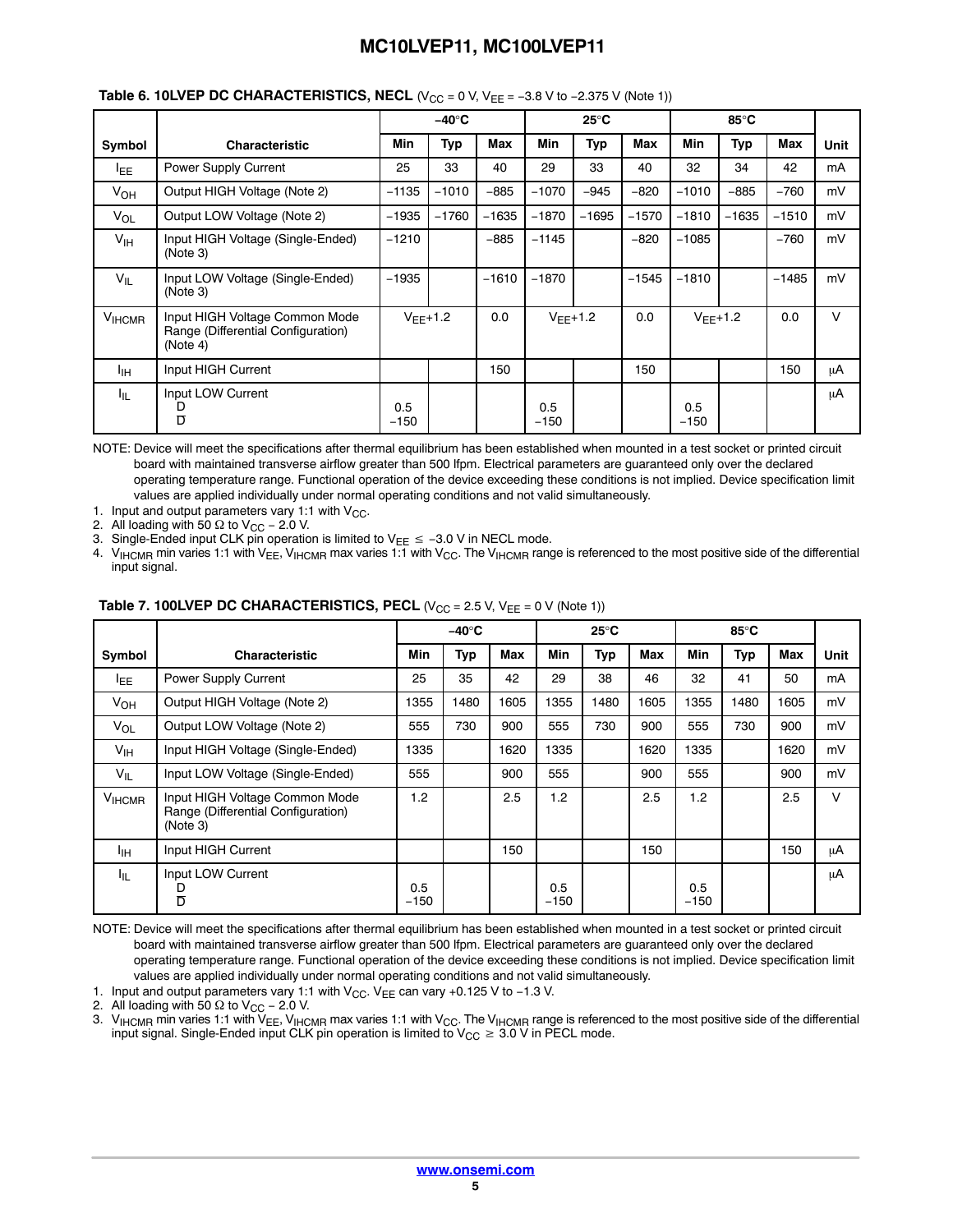|                 |                                                                               |               | $-40^\circ C$ |      |               | $25^{\circ}$ C |      |               |      |      |        |
|-----------------|-------------------------------------------------------------------------------|---------------|---------------|------|---------------|----------------|------|---------------|------|------|--------|
| Symbol          | <b>Characteristic</b>                                                         | Min           | Typ           | Max  | Min           | Typ            | Max  | Min           | Typ  | Max  | Unit   |
| <b>LEE</b>      | Power Supply Current                                                          | 25            | 35            | 42   | 29            | 38             | 46   | 32            | 41   | 50   | mA     |
| $V_{OH}$        | Output HIGH Voltage (Note 2)                                                  | 2155          | 2280          | 2405 | 2155          | 2280           | 2405 | 2155          | 2280 | 2405 | mV     |
| $V_{OL}$        | Output LOW Voltage (Note 2)                                                   | 1355          | 1530          | 1700 | 1355          | 1530           | 1700 | 1355          | 1530 | 1700 | mV     |
| $V_{\text{IH}}$ | Input HIGH Voltage (Single-Ended) (Note 3)                                    | 2135          |               | 2420 | 2135          |                | 2420 | 2135          |      | 2420 | mV     |
| $V_{IL}$        | Input LOW Voltage (Single-Ended) (Note 3)                                     | 1355          |               | 1700 | 1355          |                | 1700 | 1355          |      | 1700 | mV     |
| <b>VIHCMR</b>   | Input HIGH Voltage Common Mode Range<br>(Differential Configuration) (Note 4) | 1.2           |               | 3.3  | 1.2           |                | 3.3  | 1.2           |      | 3.3  | $\vee$ |
| Iін             | Input HIGH Current                                                            |               |               | 150  |               |                | 150  |               |      | 150  | μA     |
| կե              | Input LOW Current<br>D<br>$\overline{D}$                                      | 0.5<br>$-150$ |               |      | 0.5<br>$-150$ |                |      | 0.5<br>$-150$ |      |      | μA     |

#### **Table 8. 100LVEP DC CHARACTERISTICS, PECL** ( $V_{CC}$  = 3.3 V,  $V_{EE}$  = 0 V (Note 1))

NOTE: Device will meet the specifications after thermal equilibrium has been established when mounted in a test socket or printed circuit board with maintained transverse airflow greater than 500 lfpm. Electrical parameters are guaranteed only over the declared operating temperature range. Functional operation of the device exceeding these conditions is not implied. Device specification limit values are applied individually under normal operating conditions and not valid simultaneously.

1. Input and output parameters vary 1:1 with V<sub>CC</sub>. V<sub>EE</sub> can vary +0.925 V to -0.5 V.

2. All loading with 50  $\Omega$  to V<sub>CC</sub> – 2.0 V.

3. Single-Ended input CLK pin operation is limited to  $\rm V_{CC}\geq 3.0$  V in PECL mode.

4. VIHCMR min varies 1:1 with V<sub>EE</sub>, V<sub>IHCMR</sub> max varies 1:1 with V<sub>CC</sub>. The V<sub>IHCMR</sub> range is referenced to the most positive side of the differential input signal.

|                 |                                                                                  |               | $-40^\circ C$ |         |               | $25^{\circ}$ C |         |               | 85°C          |         |        |
|-----------------|----------------------------------------------------------------------------------|---------------|---------------|---------|---------------|----------------|---------|---------------|---------------|---------|--------|
| Symbol          | <b>Characteristic</b>                                                            | Min           | Typ           | Max     | Min           | Typ            | Max     | Min           | Typ           | Max     | Unit   |
| <sup>I</sup> EE | Power Supply Current                                                             | 25            | 35            | 42      | 29            | 38             | 46      | 32            | 41            | 50      | mA     |
| $V_{OH}$        | Output HIGH Voltage (Note 2)                                                     | $-1145$       | $-1020$       | $-895$  | $-1145$       | $-1020$        | $-895$  | $-1145$       | $-1020$       | $-895$  | mV     |
| $V_{OL}$        | Output LOW Voltage (Note 2)                                                      | $-1945$       | $-1770$       | $-1600$ | $-1945$       | $-1770$        | $-1600$ | $-1945$       | $-1770$       | $-1600$ | mV     |
| $V_{\text{IH}}$ | Input HIGH Voltage (Single-Ended)<br>(Note 3)                                    | $-1165$       |               | $-880$  | $-1165$       |                | $-880$  | $-1165$       |               | $-880$  | mV     |
| $V_{IL}$        | Input LOW Voltage (Single-Ended)<br>(Note 3)                                     | $-1945$       | $-1425$       | $-1600$ | $-1945$       | $-1425$        | $-1600$ | $-1945$       | $-1425$       | $-1600$ | mV     |
| <b>VIHCMR</b>   | Input HIGH Voltage Common Mode<br>Range (Differential Configuration)<br>(Note 4) |               | $V_{FF}+1.2$  | 0.0     |               | $V_{FF}+1.2$   | 0.0     |               | $V_{FF}$ +1.2 | 0.0     | $\vee$ |
| ŀщ              | Input HIGH Current                                                               |               |               | 150     |               |                | 150     |               |               | 150     | μA     |
| հե              | Input LOW Current<br>υ<br>Ď                                                      | 0.5<br>$-150$ |               |         | 0.5<br>$-150$ |                |         | 0.5<br>$-150$ |               |         | μA     |

### **Table 9. 100LVEP DC CHARACTERISTICS, NECL (V<sub>CC</sub> = 0 V; V<sub>EE</sub> = -3.8 V to -2.375 V (Note 1))**

NOTE: Device will meet the specifications after thermal equilibrium has been established when mounted in a test socket or printed circuit board with maintained transverse airflow greater than 500 lfpm. Electrical parameters are guaranteed only over the declared operating temperature range. Functional operation of the device exceeding these conditions is not implied. Device specification limit values are applied individually under normal operating conditions and not valid simultaneously.

1. Input and output parameters vary 1:1 with  $V_{CC}$ .

2. All loading with 50  $\Omega$  to V<sub>CC</sub> – 2.0 V.

3. Single-Ended input CLK pin operation is limited to  $V_{EE}$  ≤ -3.0 V in NECL mode.

4. V<sub>IHCMR</sub> min varies 1:1 with V<sub>EE</sub>, V<sub>IHCMR</sub> max varies 1:1 with V<sub>CC</sub>. The V<sub>IHCMR</sub> range is referenced to the most positive side of the differential input signal.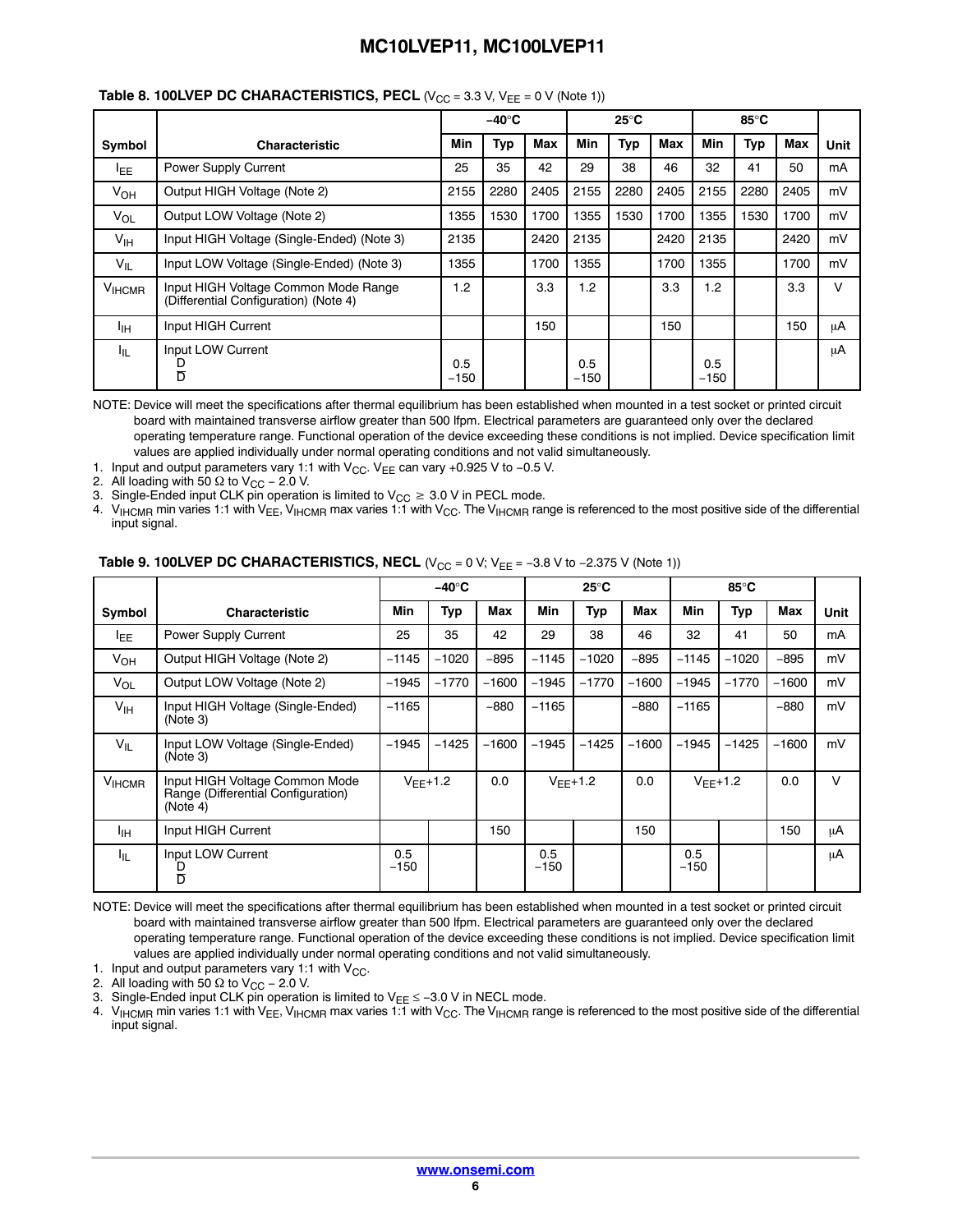|                                        |                                                                                                                                                |                   |     | $-40^\circ C$                             |                                              |            | $25^{\circ}$ C                            |                                 |     | 85°C                                      |                                 |      |
|----------------------------------------|------------------------------------------------------------------------------------------------------------------------------------------------|-------------------|-----|-------------------------------------------|----------------------------------------------|------------|-------------------------------------------|---------------------------------|-----|-------------------------------------------|---------------------------------|------|
| Symbol                                 | <b>Characteristic</b>                                                                                                                          |                   | Min | Typ                                       | Max                                          | <b>Min</b> | <b>Typ</b>                                | Max                             | Min | Typ                                       | <b>Max</b>                      | Unit |
| $t_{\sf max}$                          | Maximum Frequency (Figure 2)                                                                                                                   |                   |     | 3                                         |                                              |            | 3                                         |                                 |     | 3                                         |                                 | GHz  |
| t <sub>PLH</sub> ,<br>t <sub>PHL</sub> | <b>Propagation Delay</b><br>(Differential Configuration)<br>CLK to Q, $\overline{Q}$                                                           |                   | 170 | 230                                       | 300                                          | 180        | 240                                       | 310                             | 210 | 270                                       | 360                             | ps   |
| t <sub>SKEW</sub>                      | <b>Within Device Skew</b><br>Device to Device Skew (Note 2)                                                                                    | $Q, \overline{Q}$ |     | 5.0                                       | 20<br>130                                    |            | 5.0                                       | 20<br>130                       |     | 5.0                                       | 20<br>150                       | ps   |
| <sup>t</sup> JITTER                    | <b>CLOCK Random Jitter (RMS)</b><br>$@ \leq 1.0$ GHz<br>$\omega \leq 1.5$ GHz<br>$@ \leq 2.0$ GHz<br>$\omega \leq 2.5$ GHz<br>$@ \leq 3.0$ GHz |                   |     | 0.126<br>0.112<br>0.111<br>0.112<br>0.155 | 0.3<br>0.2<br>0.3<br>0.2<br>0.2 <sub>0</sub> |            | 0.142<br>0.162<br>0.122<br>0.172<br>0.217 | 0.4<br>0.3<br>0.2<br>0.3<br>0.3 |     | 0.209<br>0.162<br>0.170<br>0.235<br>0.368 | 0.3<br>0.2<br>0.3<br>0.3<br>0.6 | ps   |
| $V_{PP}$                               | Input Voltage Swing<br>(Differential Configuration)                                                                                            |                   | 150 | 800                                       | 1200                                         | 150        | 800                                       | 1200                            | 150 | 800                                       | 1200                            | mV   |
| t,<br>t <sub>f</sub>                   | <b>Output Rise/Fall Times</b><br>$(20\% - 80\%)$                                                                                               | $Q, \overline{Q}$ | 70  | 110                                       | 170                                          | 80         | 120                                       | 180                             | 100 | 140                                       | 200                             | ps   |

| <b>Table 10. AC CHARACTERISTICS</b> (V <sub>CC</sub> = 0 V; V <sub>EE</sub> = –3.8 V to –2.375 V or V <sub>CC</sub> = 2.375 V to 3.8 V; V <sub>EE</sub> = 0 V (Note 1)) |  |
|-------------------------------------------------------------------------------------------------------------------------------------------------------------------------|--|
|-------------------------------------------------------------------------------------------------------------------------------------------------------------------------|--|

NOTE: Device will meet the specifications after thermal equilibrium has been established when mounted in a test socket or printed circuit board with maintained transverse airflow greater than 500 lfpm. Electrical parameters are guaranteed only over the declared operating temperature range. Functional operation of the device exceeding these conditions is not implied. Device specification limit values are applied individually under normal operating conditions and not valid simultaneously.

1. Measured using a 750 mV source, 50% duty cycle clock source. All loading with 50 Ω to V<sub>CC</sub> – 2.0 V.

2. Skew is measured between outputs under identical transitions.



**Figure 2. F<sub>max</sub> Typical**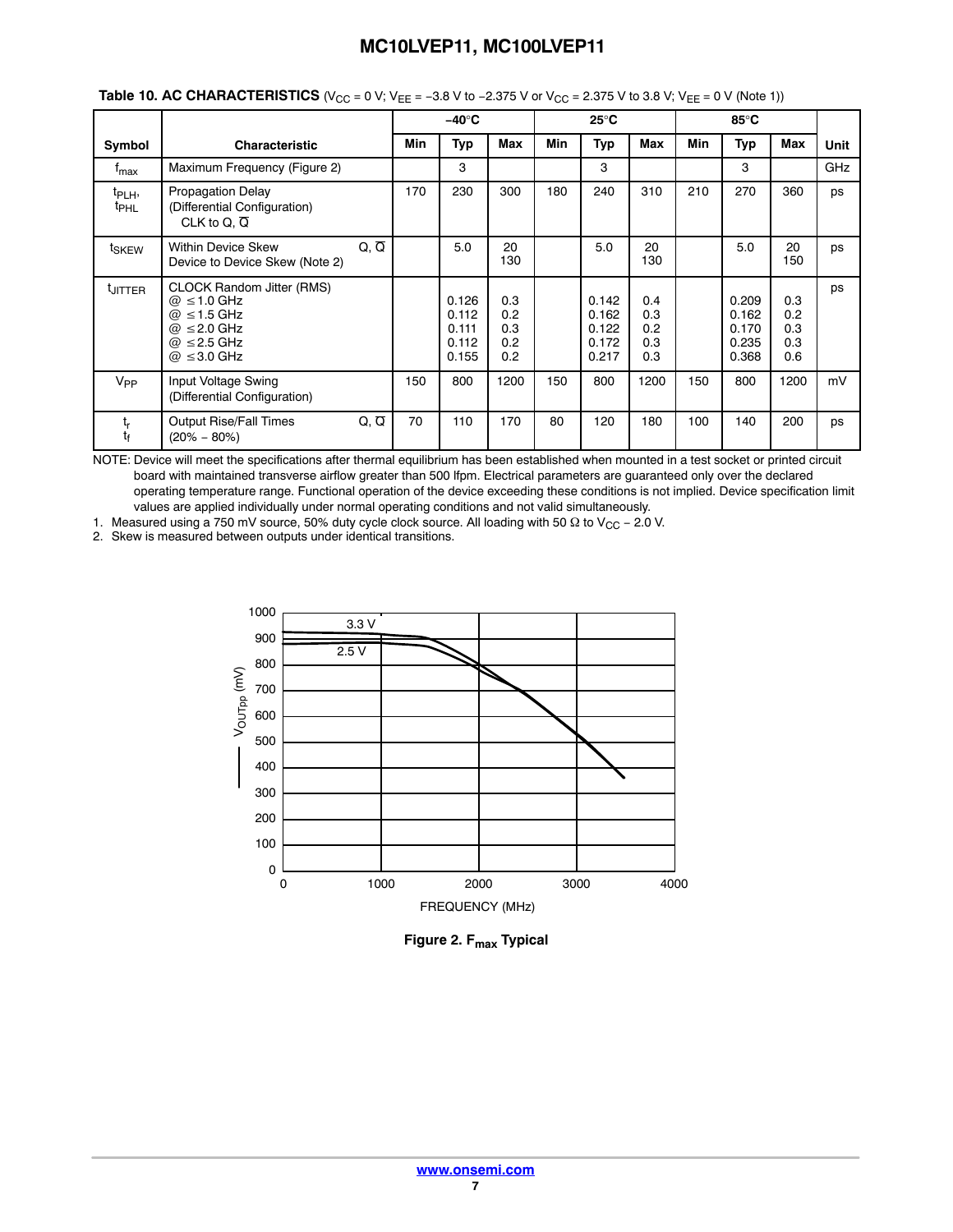

The above phase noise plots captured using Agilent E5052A show additive phase noise of the MC100LVEP11 device at frequencies 156.25 MHz, 311.04 MHz, 1.5 GHz and 2 GHz respectively at an operating voltage of 3.3 V in room temperature. The RMS Phase Jitter contributed by the

device (integrated between 12 kHz and 20 MHz; as shown in the shaded region of the plot) at each of the frequencies is 66 fs, 37 fs, 14 fs and 13 fs respectively. The input source used for the phase noise measurements is Agilent E8663B.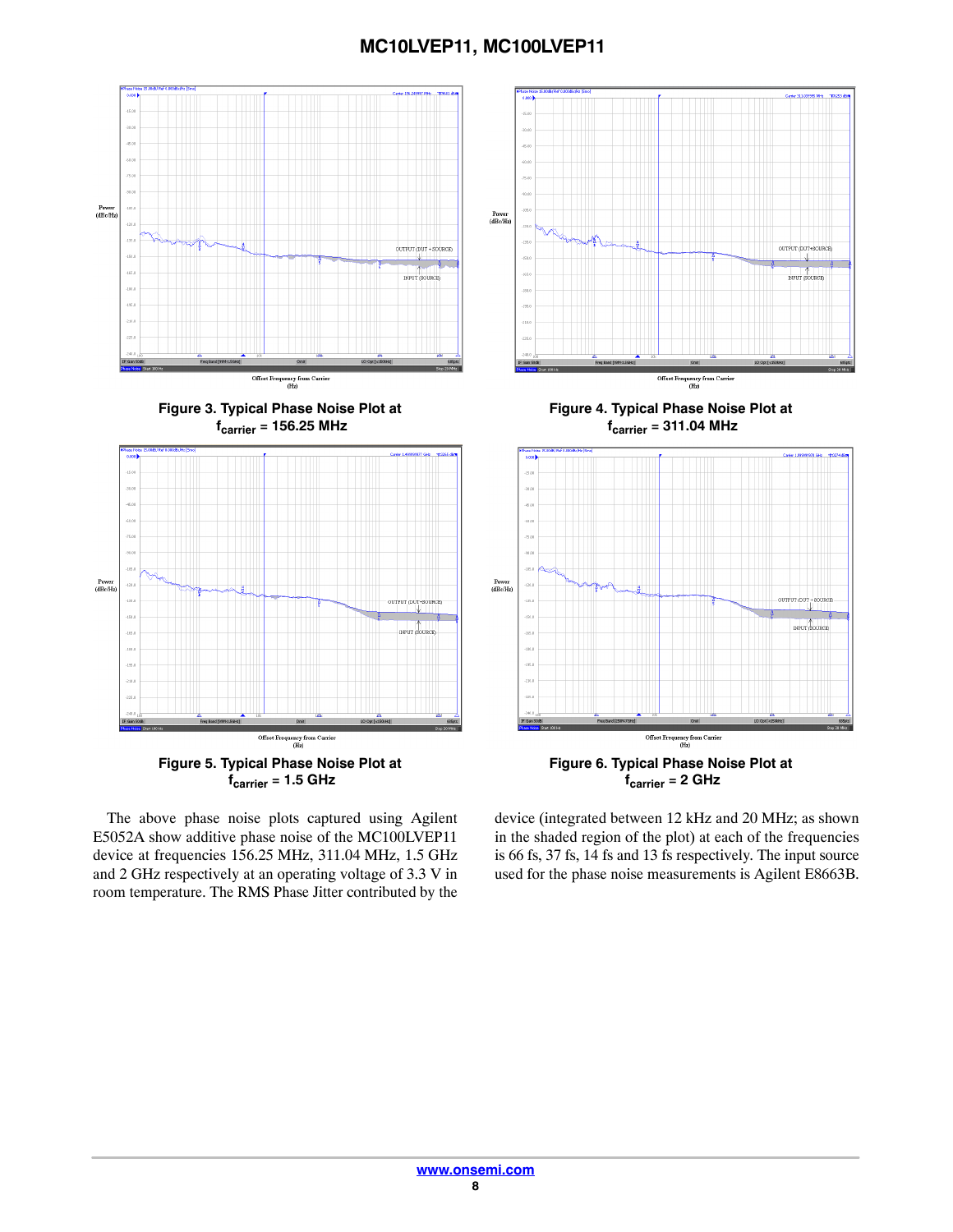<span id="page-8-0"></span>

**Figure 7. Typical Termination for Output Driver and Device Evaluation (See Application Note [AND8020/D](http://www.onsemi.com/pub_link/Collateral/AND8020-D.PDF) − Termination of ECL Logic Devices.)**

### **ORDERING INFORMATION**

| <b>Device</b>    | Package                | Shipping <sup><math>\dagger</math></sup> |
|------------------|------------------------|------------------------------------------|
| MC10LVEP11DG     | SOIC-8 NB<br>(Pb-Free) | 98 Units / Rail                          |
| MC10LVEP11DR2G   | SOIC-8 NB<br>(Pb-Free) | 2500 / Tape & Reel                       |
| MC10LVEP11DTG    | TSSOP-8<br>(Pb-Free)   | 100 Units / Rail                         |
| MC10LVEP11DTR2G  | TSSOP-8<br>(Pb-Free)   | 2500 / Tape & Reel                       |
| MC100LVEP11DG    | SOIC-8<br>(Pb-Free)    | 98 Units / Rail                          |
| MC100LVEP11DR2G  | SOIC-8<br>(Pb-Free)    | 2500 / Tape & Reel                       |
| MC100LVEP11DTG   | TSSOP-8<br>(Pb-Free)   | 100 Units / Rail                         |
| MC100LVEP11DTR2G | TSSOP-8<br>(Pb-Free)   | 2500 / Tape & Reel                       |
| MC100LVEP11MNR4G | DFN-8<br>(Pb-Free)     | 1000 / Tape & Reel                       |

†For information on tape and reel specifications, including part orientation and tape sizes, please refer to our Tape and Reel Packaging Specifications Brochure, [BRD8011/D.](http://www.onsemi.com/pub_link/Collateral/BRD8011-D.PDF)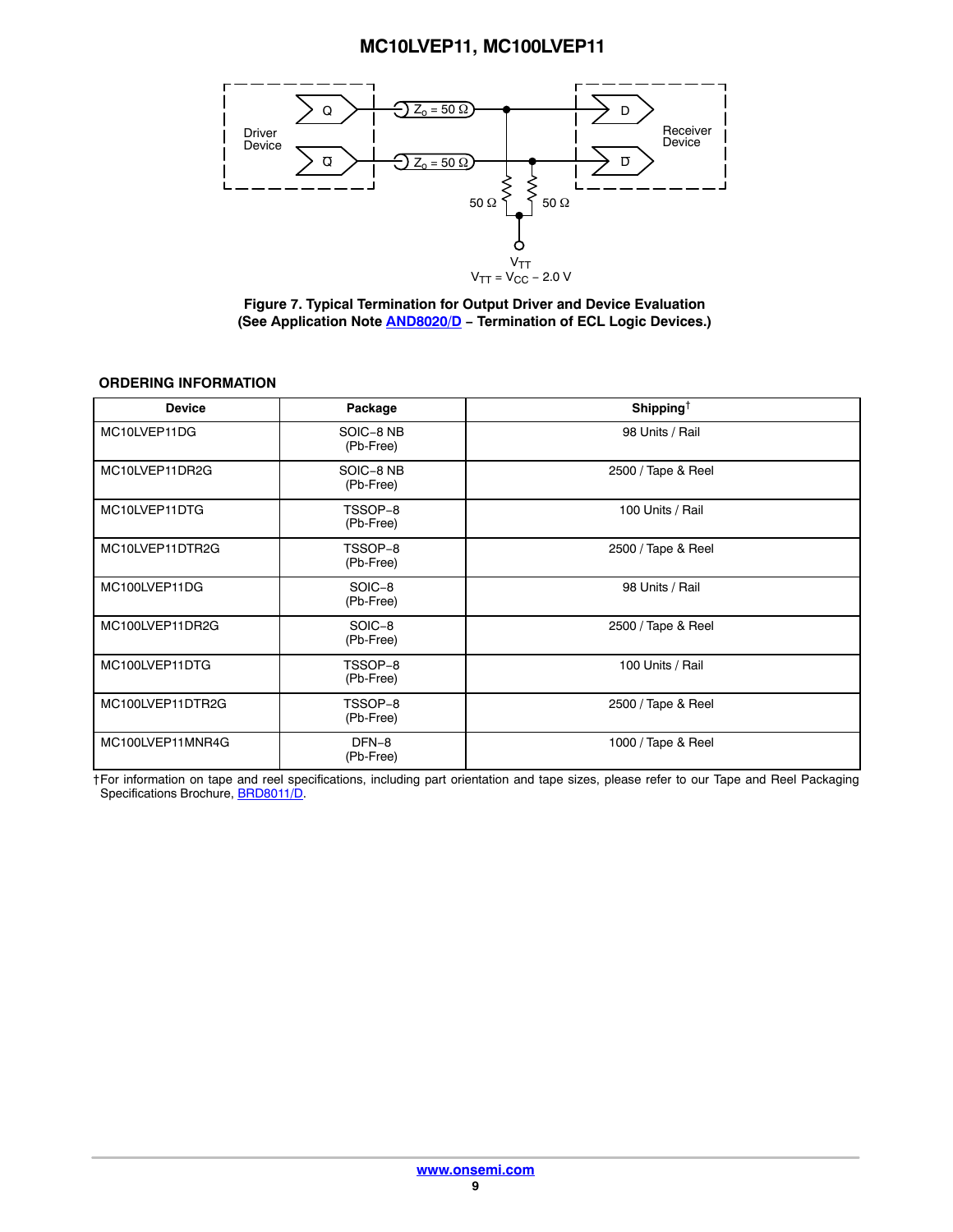## **Resource Reference of Application Notes**

| <b>AN1405/D</b>  | - ECL Clock Distribution Techniques                  |
|------------------|------------------------------------------------------|
| AN1406/D         | - Designing with PECL (ECL at $+5.0$ V)              |
| <b>AN1503/D</b>  | - ECLinPS™ I/O SPiCE Modeling Kit                    |
| <b>AN1504/D</b>  | - Metastability and the ECLinPS Family               |
| AN1568/D         | - Interfacing Between LVDS and ECL                   |
| AN1672/D         | - The ECL Translator Guide                           |
| <b>AND8001/D</b> | - Odd Number Counters Design                         |
| <b>AND8002/D</b> | - Marking and Date Codes                             |
| <b>AND8020/D</b> | - Termination of ECL Logic Devices                   |
|                  | <b>AND8066/D</b> – Interfacing with ECLinPS          |
|                  | <b>AND8090/D - AC Characteristics of ECL Devices</b> |
|                  |                                                      |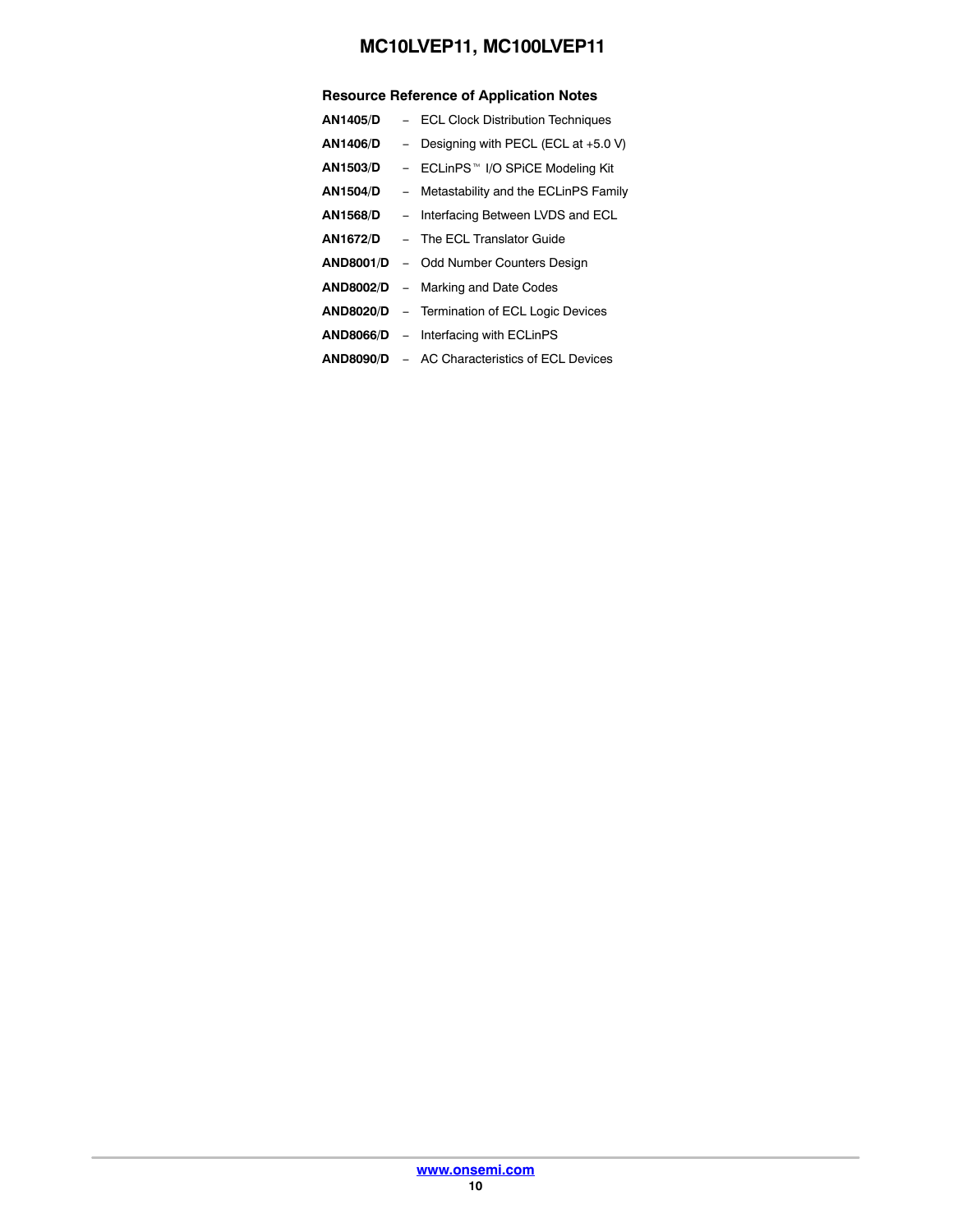# **PACKAGE DIMENSIONS**

**SOIC−8 NB** CASE 751−07 ISSUE AK



NOTES:

- 1. DIMENSIONING AND TOLERANCING PER ANSI Y14.5M, 1982.
	-
- 
- 2. CONTROLLING DIMENSION: MILLIMETER. 3. DIMENSION A AND B DO NOT INCLUDE MOLD PROTRUSION. 4. MAXIMUM MOLD PROTRUSION 0.15 (0.006)
- PER SIDE. 5. DIMENSION D DOES NOT INCLUDE DAMBAR PROTRUSION. ALLOWABLE DAMBAR PROTRUSION SHALL BE 0.127 (0.005) TOTAL IN EXCESS OF THE D DIMENSION AT
- MAXIMUM MATERIAL CONDITION. 6. 751−01 THRU 751−06 ARE OBSOLETE. NEW STANDARD IS 751−07.

|     | <b>MILLIMETERS</b> |              | <b>INCHES</b> |              |
|-----|--------------------|--------------|---------------|--------------|
| DIM | MIN                | MAX          | <b>MIN</b>    | <b>MAX</b>   |
| А   | 4.80               | 5.00         | 0.189         | 0.197        |
| в   | 3.80               | 4.00         | 0.150         | 0.157        |
| C   | 1.35               | 1.75         | 0.053         | 0.069        |
| D   | 0.33               | 0.51         | 0.013         | 0.020        |
| G   | 1.27 BSC           |              | 0.050 BSC     |              |
| н   | 0.10               | 0.25         | 0.004         | 0.010        |
| J   | 0.19               | 0.25         | 0.007         | 0.010        |
| κ   | 0.40               | 1.27         | 0.016         | 0.050        |
| М   | $\circ$<br>o       | $\circ$<br>R | $\circ$<br>O  | $\circ$<br>8 |
| N   | 0.25               | 0.50         | 0.010         | 0.020        |
| s   | 5.80               | 6.20         | 0.228         | 0.244        |

### **SOLDERING FOOTPRINT\***



\*For additional information on our Pb-Free strategy and soldering details, please download the ON Semiconductor Soldering and Mounting Techniques Reference Manual, **SOLDERRM/D.**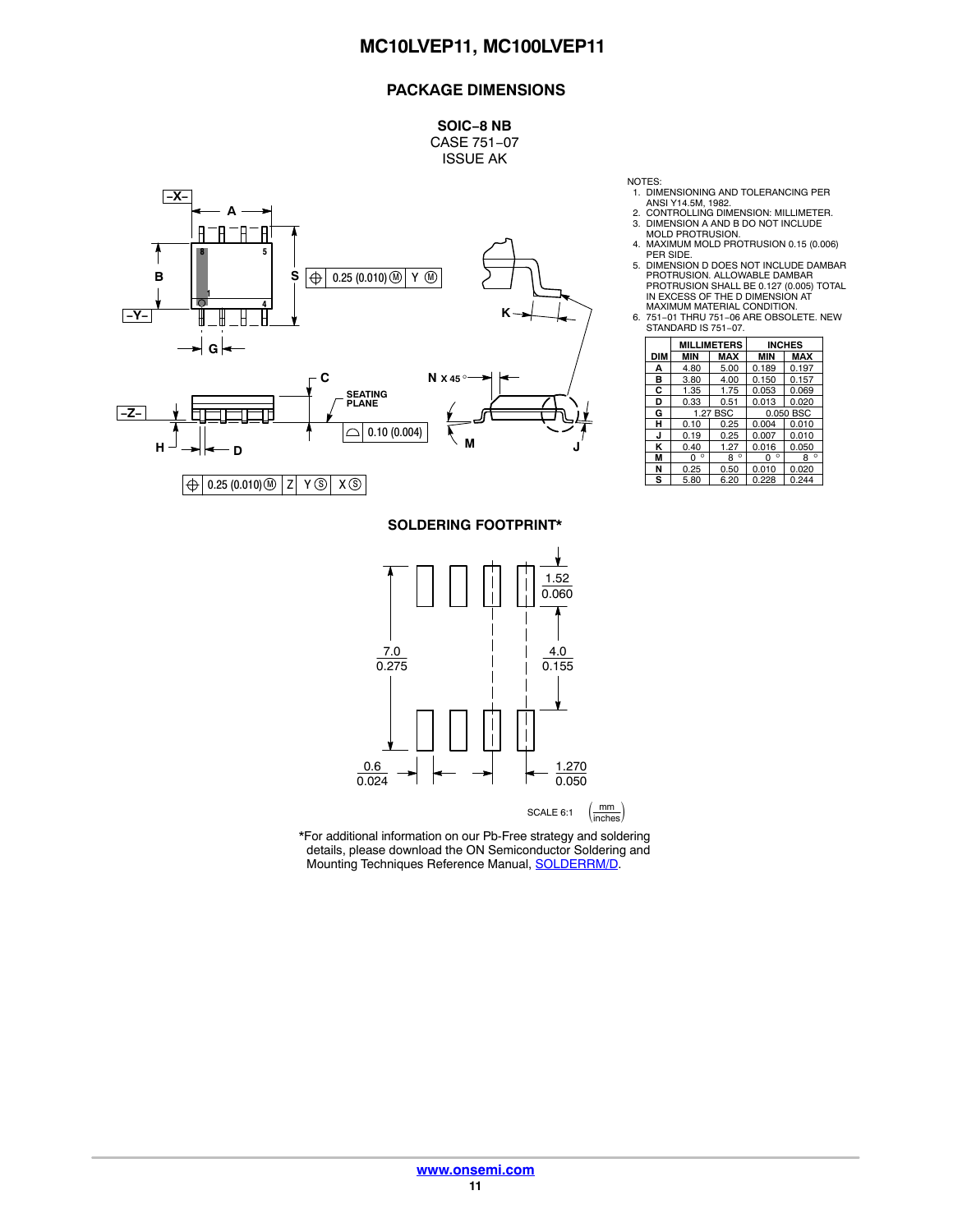# **PACKAGE DIMENSIONS**

**TSSOP−8** CASE 948R−02 ISSUE A

**DETAIL E**



- NOTES: 1. DIMENSIONING AND TOLERANCING PER ANSI
- Y14.5M, 1982. 2. CONTROLLING DIMENSION: MILLIMETER. 3. DIMENSION A DOES NOT INCLUDE MOLD FLASH. PROTRUSIONS OR GATE BURRS. MOLD FLASH OR GATE BURRS SHALL NOT EXCEED 0.15 (0.006) PER SIDE.
- 4. DIMENSION B DOES NOT INCLUDE INTERLEAD FLASH OR PROTRUSION. INTERLEAD FLASH OR PROTRUSION SHALL NOT EXCEED 0.25 (0.010)
- PER SIDE. 5. TERMINAL NUMBERS ARE SHOWN FOR
- REFERENCE ONLY. 6. DIMENSION A AND B ARE TO BE DETERMINED AT DATUM PLANE -W-.

|            | <b>MILLIMETERS</b> |              | <b>INCHES</b> |              |
|------------|--------------------|--------------|---------------|--------------|
| <b>DIM</b> | MIN                | MAX          | MIN           | MAX          |
| A          | 2.90               | 3.10         | 0.114         | 0.122        |
| в          | 2.90               | 3.10         | 0.114         | 0.122        |
| C          | 0.80               | 1.10         | 0.031         | 0.043        |
| D          | 0.05               | 0.15         | 0.002         | 0.006        |
| F          | 0.40               | 0.70         | 0.016         | 0.028        |
| G          | 0.65 BSC           |              | 0.026 BSC     |              |
| Κ          | 0.25               | 0.40         | 0.010         | 0.016        |
| L          | 4.90 BSC           |              | 0.193 BSC     |              |
| M          | о                  | $\circ$<br>6 | $\circ$<br>U  | $\circ$<br>ĥ |